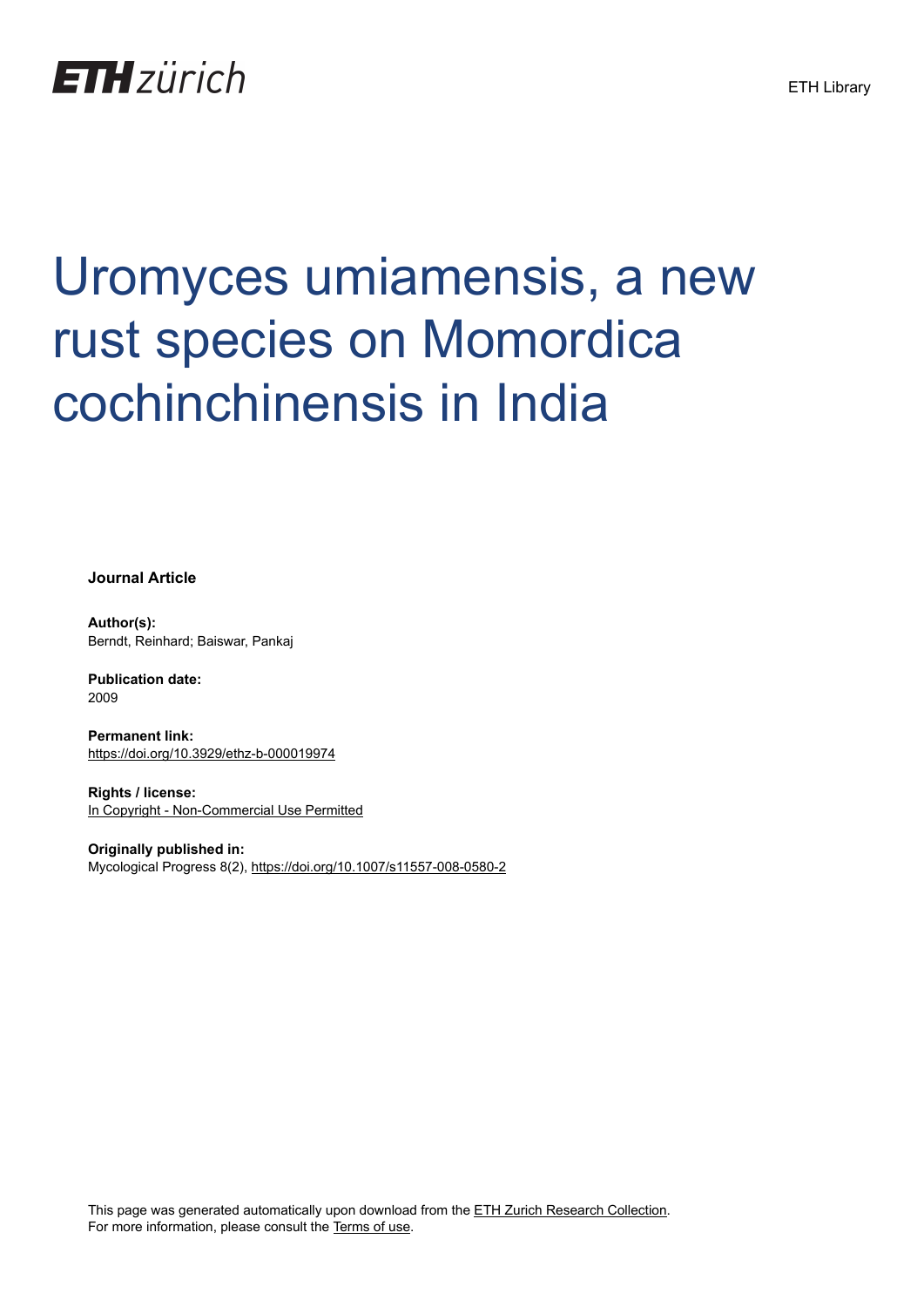#### ORIGINAL ARTICLE

### Uromyces umiamensis, a new rust species on Momordica cochinchinensis in India

Reinhard Berndt *&* Pankaj Baiswar

Received: 17 October 2008 /Revised: 9 December 2008 /Accepted: 9 December 2008 / Published online: 13 January 2009  $\circ$  German Mycological Society and Springer-Verlag 2009

Abstract *Uromyces umiamensis* is described as a new rust fungus (Basidiomycota, Uredinales) of Momordica cochinchinensis (Cucurbitaceae) from Meghalaya, in northeastern India. The species differs from the known Uromyces species on members of Cucurbitaceae in terms of the character of the teliospores and aeciospores and its apparently demicyclic life cycle. Besides U. yakushimensis and the present species, all Uromyces species known from cucurbits occur in the New World. A key to known Uromyces species on Cucurbitaceae is provided.

Keywords Cucurbitaceae · Indian rust mycobiota · Rust fungi

#### Introduction

Recently, a Uromyces species was collected on Momordica cochinchinensis Spreng. in northeastern India. The host plant is cultivated in southern and southeastern Asia for its edible fruits, oil-rich seeds and roots containing saponins. The present rust is the only known *Uromyces* species on the genus Momordica and the second known Uromyces on cucurbits in Asia. It was compared to the already described Uromyces species on members of Cucurbitaceae and found

R. Berndt  $(\boxtimes)$ 

Institute of Integrative Biology (IBZ), ETH Zürich, CHN D 37, Universitätstrasse 16, 8092 Zürich, Switzerland e-mail: reinhard.berndt@env.ethz.ch

P. Baiswar Division of Plant Pathology, ICAR Research Complex for NEH Region, Barapani 793103 Meghalaya, India

to be different. A new species, U. umiamensis, is therefore proposed for it.

#### Material and methods

Spores and hand sections of herbarium material were embedded in a droplet of lactophenol solution on a microscopic slide glass and gently heated to facilitate soaking of the fungal structures. The preparations were examined with an Olympus BX51 light microscope and micrographs taken with a ColorView IIIu camera. The "Cell\*B" software package (Software Imaging System GmbH) was used to capture and edit micrographs. Photographs of rust sori were taken with the Color View IIIu on a Zeiss Stemi SV 8 dissecting microscope. Measurements were made with an ocular micrometer scale and are given to 0.5 μm. At least 30 spores were measured for each spore state.

For the designation of the spore states of the present species, we used terms based on the morphology of the sori, i.e. 'aecidia' and 'telia'.

#### Taxonomy

Uromyces umiamensis R. Berndt & P. Baiswar, spec. nov. (Figs. [1](#page-2-0) and [2](#page-3-0))

Etymology: Named for the village of Umiam in the Meghalaya Hills, which was the collection site of the rust.

Spermogonia et uredinia absentia. Aecidia singularia vel dense aggregata praecipue abaxialia rariter adaxialia in maculis foliorum non vel vix incrassatis, primum bullata et cupuliformia, aperta cyathiformia, copia sporarum alba in herbario sicco, peridio fragili albo recurvato et lacerato circumdata; aecidio-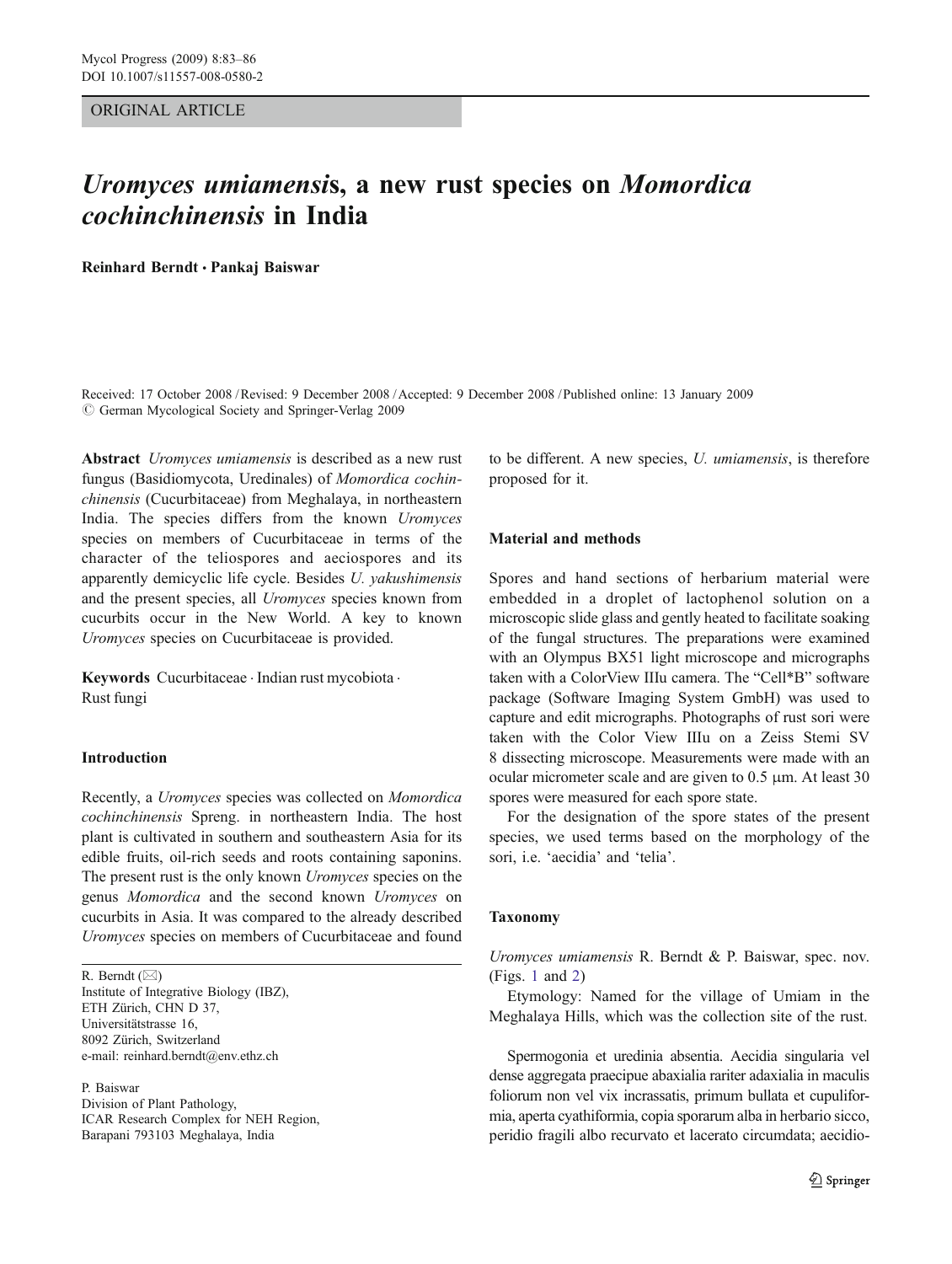<span id="page-2-0"></span>

Fig. 1 Uromyces umiamensis (isotype, ZT Myc 486). a. Teliospores, optical section. b. Teliospores, focus on spore surface showing lines, bands or groups of delicate warts (arrows) on otherwise smooth

spores. c. Aecidiospores, focus on spore surface. d. Aecidiospores, optical section. Note apically thickened aeciospore wall (arrows)

sporae plusminusve cuboideae subangulariter ellipsoideae vel late ellipsoideae  $20-28 \times 12-16$  μm  $(23.8 \times 14.6$  μm), pariete hyalino ca. 1.5 μm crasso usque ad 2.5–4 μm crasso in parte apicali, sate delicate dense et regulariter verruculoso, poris germinationis non visis; cellulae peridii compressae plus minusve rectangulares, intus verrucis irregularibus et moderate delicatis dense copertae, extus subleves. Telia in gregibus parvis saepe concentrice disposita aeciis opposita in pagina adaxiali foliorum, epidermide cinerea diu tecta bullata, deinde aperta pulverulenta et castanea; teliosporae irregulari formae sed generaliter late ellipsoideae vel obovoideae 26–33×19– 25 μm (29.0×22.1 μm), pedicello hyalino tenue tunicato brevi, pariete ca. 2.5–3 μm crasso dilute castaneo vel aurantiaco-brunneo sublevi, verrucis parvis saepe in lineis longitudinalibus dispositis ornato, poro germinationis apicali, papilla lata humilique praedito.

In foliis Momordicae cochinchinensis (Cucurbitaceae).

Spermogonia and uredinia not present. Aecidia mainly on the abaxial, rarely on the adaxial side of the leaves,

singly or in small, dense groups on leaf spots that are slightly hypertrophied or not, bullate and cupola-shaped as long as closed, cup-shaped when open, spore mass white in dried specimen, surrounded by a fragile, white, recurved and lacerated peridium; aecidiospores often more or less cuboid, subangularly ellipsoid or broadly ellipsoid, 20–28× 12–16 μm (mean  $23.8 \times 14.6$  μm), spore wall hyaline, ca. 1.5 μm thick, at distal spore end thickened to 2.5–4 μm, rather finely, densely and evenly verruculose, germ pores not observed; peridial cells compressed, more or less rectangular, covered by moderately fine, irregularly shaped warts on inner tangential wall, smooth or inconspicuously rugulose on outside. Telia in small groups, sometimes almost concentrically arranged on adaxial side of leaves, opposite of the aecidia, subepidermal, bullate and ash grey while covered by the epidermis, pulverulent and chestnut brown after epidermis has ruptured; teliospores slightly irregularly shaped, often broadly ellipsoid or obovoid, with thin-walled, hyaline pedicel which tends to break off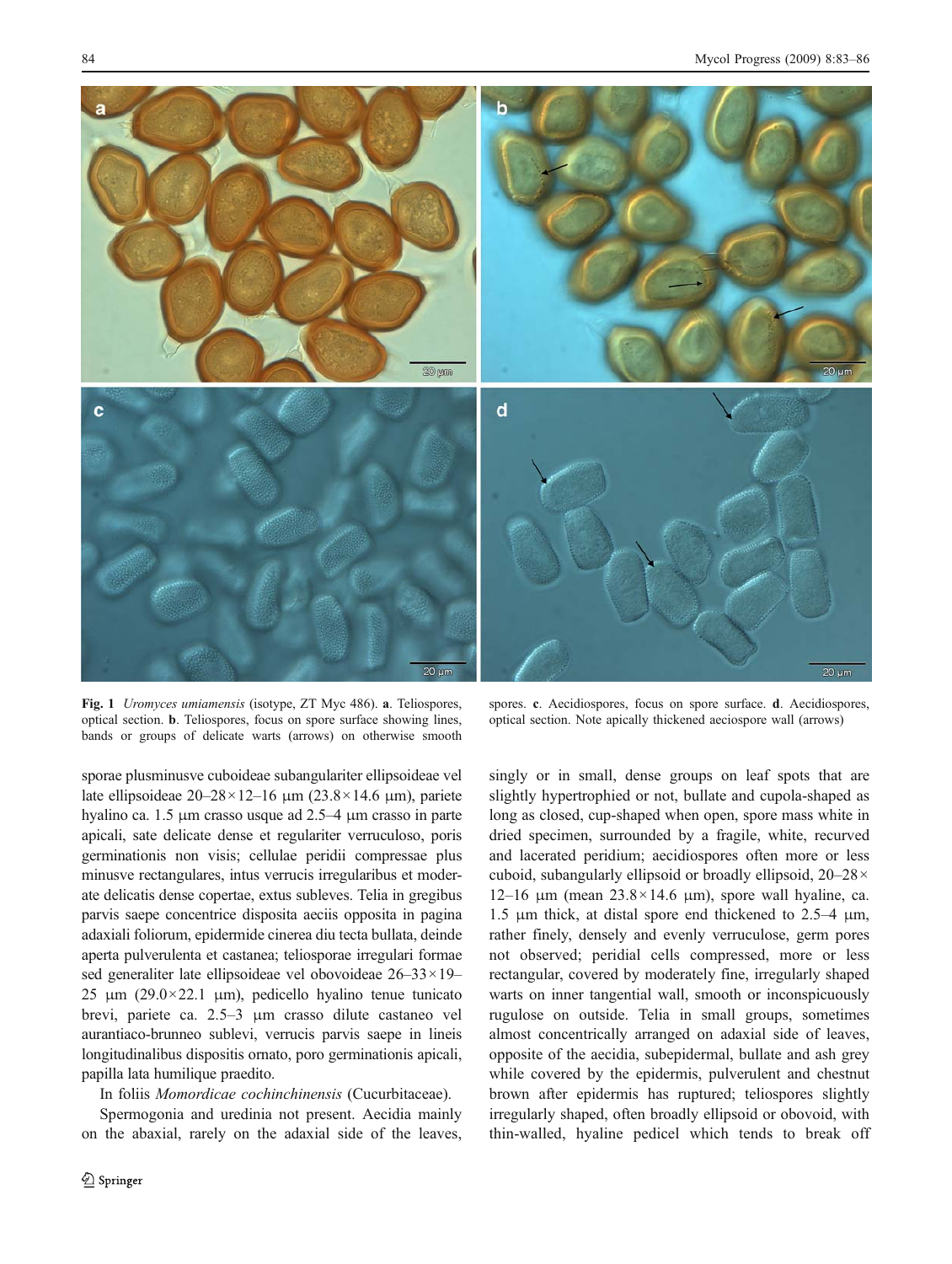<span id="page-3-0"></span>

Fig. 2 Uromyces umiamensis (isotype, ZT Myc 486). a. Group of aecidia on abaxial leaf surface. b. Telia on adaxial leaf surface, partly covered by epidermis, partly open

shortly from the hilum,  $26-33\times19-25$  μm (mean  $29.0\times$ 22.1  $\mu$ m), spore wall ca. 2.5–3  $\mu$ m thick, light chestnut brown to orange brown, almost smooth but generally with a few longitudinal or oblique rows or groups of delicate warts, germ pore apical, covered by a broad and flat cap.

On leaves of Momordica cochinchinensis (Cucurbitaceae).

Holotype (IMI 396239): India, Meghalaya State, Barapani, village of Umiam, 25°30′ N/91° 51′ E, on M. cochinchinensis, leg. P. Baiswar, June 2007 (Isotypes AMH 9229, MACS-Agharkar Research Institute, Maharashtra, India and ZT Myc 486, Zurich, Switzerland).

The rust fungi reported on Momordica are Puccinia cucumeris Henn., P. momordicae Kalchbr. & Cooke, P. vanderystii Henn., Aecidium charantiae Mayor & Vienn.- Bourgin and A. momordicae Juel. U. umiamensis is the first Uromyces sp. found on this host genus. Ten species of Uromyces have been recognized so far on members of Cucurbitaceae to our knowledge: U. anguriae Jacks. & Holw. on Anguria in South America, U. corallocarpi Dale on Corallocarpus in Mexico and the Caribbean, U. guraniae on

Gurania in South America, U. neotropicalis Hern. & Aime on Cayaponia in South America, U. novissimus Speg. (= U. appelianus Gasser, U. hellerianus Arthur) on several genera of cucurbits in South and Central America and Puerto Rico, U. pentastriatus Viégas on Trianosperma in Brazil, U. poliotelis H. Syd. on Anguria in Central America, U. ratoides Jørstad on Cayaponia in South America, U. ratus Jacks. & Holw. on Cayaponia in South America, and U. yakushimensis Hirats. & Kats. on Trichosanthes in Japan. All these species differ from *U. umiamensis* in several spore characters and by another life cycle. Besides U. yakushimensis all enumerated Uromyces species on Cucurbitaceae occur in the New World, especially the Neotropis. We did not check the identity of Aecidium charantiae and A. momordicae, which were described from Ivory Coast and Brazil, respectively, with any of the telial rusts on cucurbits.

The following key is based on the original species descriptions and data from other important literature (e. g., Jackson [1932](#page-4-0); Jørstad [1956;](#page-4-0) Monoson and Rogers [1978;](#page-4-0) Sydow and Sydow [1910](#page-4-0)); its intention is to help distinguish the present from similar Uromyces species on Cucurbitaceae.

- 1 Life cycle with aecidia .............................................. 2
- 2 Demicyclic, with aecidia and telia. Teliospores 26–  $33 \times 19 - 25$  µm, almost smooth but with rows, bands or groups of fine warts; apical cap subhyaline, flat and broad. On Momordica (India) ............... U. umiamensis
- 2\* Macrocyclic, usually with Uredo-like uredinia. Teliospores larger,  $27-38 \times 24-27$  μm  $[(24)35-43 \times 28-$ 38 μm acc. to Monoson & Rogers], smooth or most finely verruculose-rugose, with a 6–12 μm high papilla; aecidial characters uncertain. On Anguria (Brazil) ...................................................... U. anguriae
- 1\* Life cycle without aecidia, or aecidia unknown. Uredolike uredinia and/or telia present ................................ 3
- 3 Teliospores on average longer than 35 μm ..... .................................................................................... 4
- 4 Teliospores fusiform to ellipsoid, 39–80×16–33 μm. On cf. Cayaponia (Ecuador) ...................... U. ratoides 4\* Teliospores subglobose, ovoid or pyriform,  $36-51\times27-$ 33 μm. On Trichosanthes (Japan) .......................
- ............................................................. U. yakushimensis
- 3\* Teliospores on average shorter than 35 μm .................................................................................... 5
- 5 Teliospore wall either with a few longitudinal ridges or finely verrucose ......................................................... 6
- 6 Teliospore wall with a few longitudinal ridges ("striate verrucose" acc. to Monoson & Rogers). On Trianosperma (Brazil) ..................................................... U. pentastriatus
- 6\* Teliospore wall finely verrucose. On Corallocarpus (West Indies, Mexico) ......................... U. corallocarpi
- 5\* Teliospores not longitudinally ridged or verrucose, at most with some short lines, generally smooth............................ 7